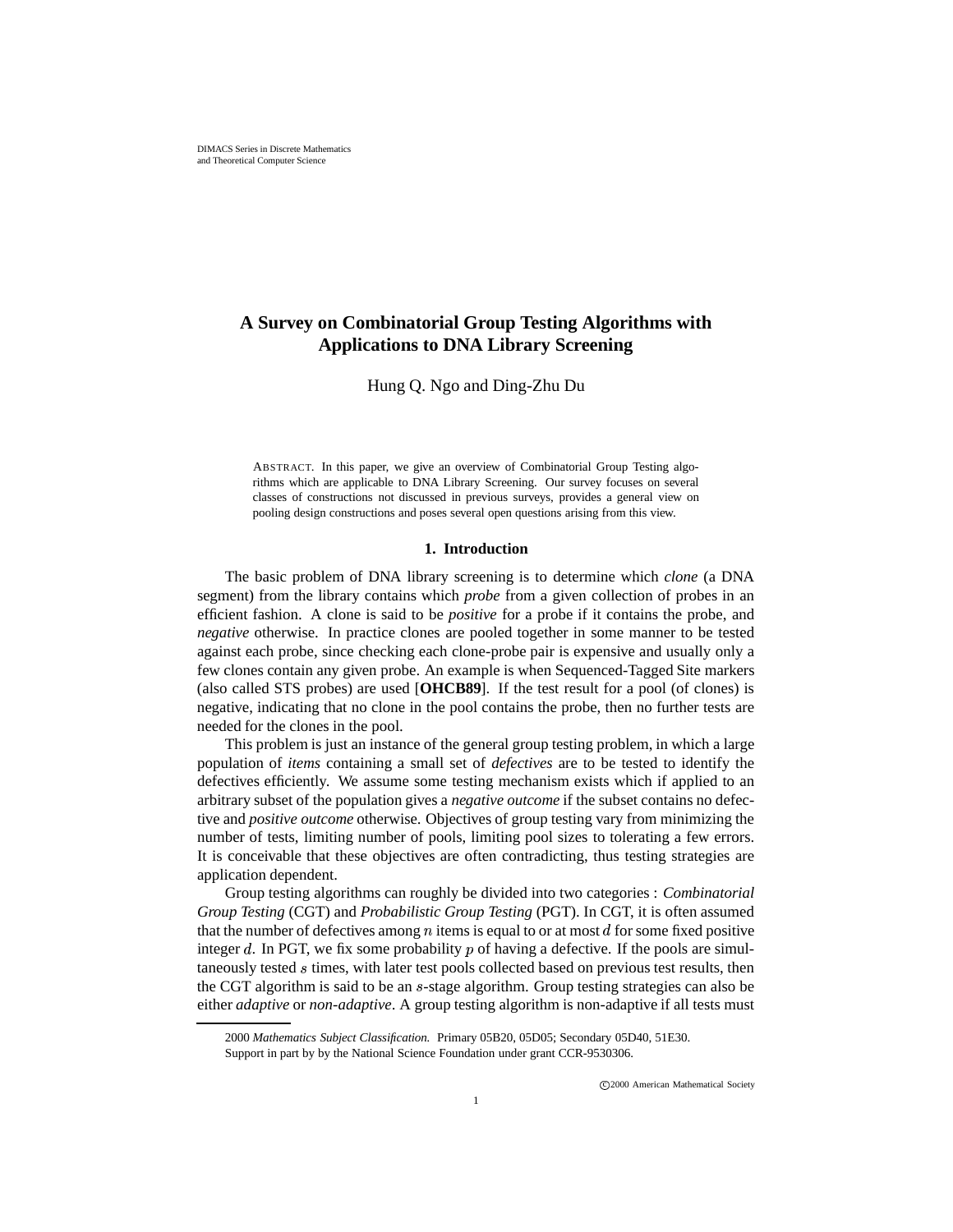be specified without knowing the outcomes of other tests. Clearly, being non-adaptive is equivalent to being 1-stage. A group testing algorithm is *error tolerant* if it can detect or correct some  $e$  errors in test outcomes.

Library screening applications introduce several new constraints to group testing. Firstly, s-stage group testing algorithms with small  $s$  (e.g.  $\leq$  2) are often preferable [BT96, **BBKT96**]. The common requirement is to have an adaptive algorithm. Secondly, DNA screening is error prone since the pools have to be purified before probing. Hence, tolerating several errors is desirable [**BT96**]. Lastly, as assembling pools is costly, sometime robots are used to assemble the pools. This makes coordinating the pools with some physical arrangement of clones (such as a grid) important.

As far as we know, there are three related surveys previously done in this area. The first was a survey from Dyachkov and Rykov (1983, [**DR83**]) done in the context of superimposed codes. The second was a monograph by Du and Hwang (1993, [**DH93**]), which gave a nice account of CGT algorithms. The third was an article by Balding et al. (1995, [**BBKT96**]), which comparatively surveyed certain classes of non-adaptive algorithms.

In this paper, we give an overview of Combinatorial Group Testing algorithms with applications to DNA Library Screening. Our survey focuses on several classes of constructions not discussed in previous surveys, provides a general view on pooling design constructions and poses several open questions arising from this view.

The rest of the paper is organized as follows. Section 2 fixes up basic definitions and notations needed for the rest of the paper. It also gives a taxonomy of non-adaptive group testing algorithms from which later sections are organized. Section 3 discusses deterministic algorithms. Section 4 provides a new general perspective on constructing a class of deterministic pooling designs, from which several open problems popped up naturally. Section 5 presents random algorithms, and section 6 introduces error-tolerance group testing algorithms. Section 7 concludes the paper.

### **2. Preliminaries**

**2.1. The Matrix Representation.** We first emphasize that we are concerned only with combinatorially non-adaptive group testing strategies, for DNA library screening applications prefer parallel tests as we have mentioned earlier. The "combinatorial" part comes from the assumption that there are at most  $d$  defectives in a population of  $n$  items.

Consider a  $v \times n$  01-matrix M. Let  $R_i$  and  $C_j$  denote row i and column j respectively. Abusing notation, we also let  $R_i$  (resp.  $C_j$ ) denote the set of column (resp. row) indices corresponding to the 1-entries of row  $i$  (resp. column  $j$ ). The *weight* of a row or a column is the number of 1's it has. M is said to be  $d$ -disjunct if the union of any  $d$  columns does not contain another. A d-disjunct  $v \times n$  matrix M can be used to design a non-adaptive group testing algorithm on  $n$  items by associating the columns with the items and the rows with the pools to be tested. If  $M_{ij} = 1$  then item j is contained in pool i (and thus test i). If there are no more than  $d$  defectives and the test outcomes are error-free, then it is easy to see that the test outcomes uniquely identify the set of defectives. We simply identify the items contained in negative pools as *negatives* (good items) and the rest as *positives* (defected items). Notice that d-disjunct property implies that each set of  $\leq d$  defectives corresponds uniquely to a test outcome vector, thus decoding test outcomes involves only a table lookup. The design of a d-disjunct matrix is thus also naturally called *non-adaptive pooling design*. We shall use this term interchangeably with the long phrase "non-adaptive combinatorial group testing algorithm".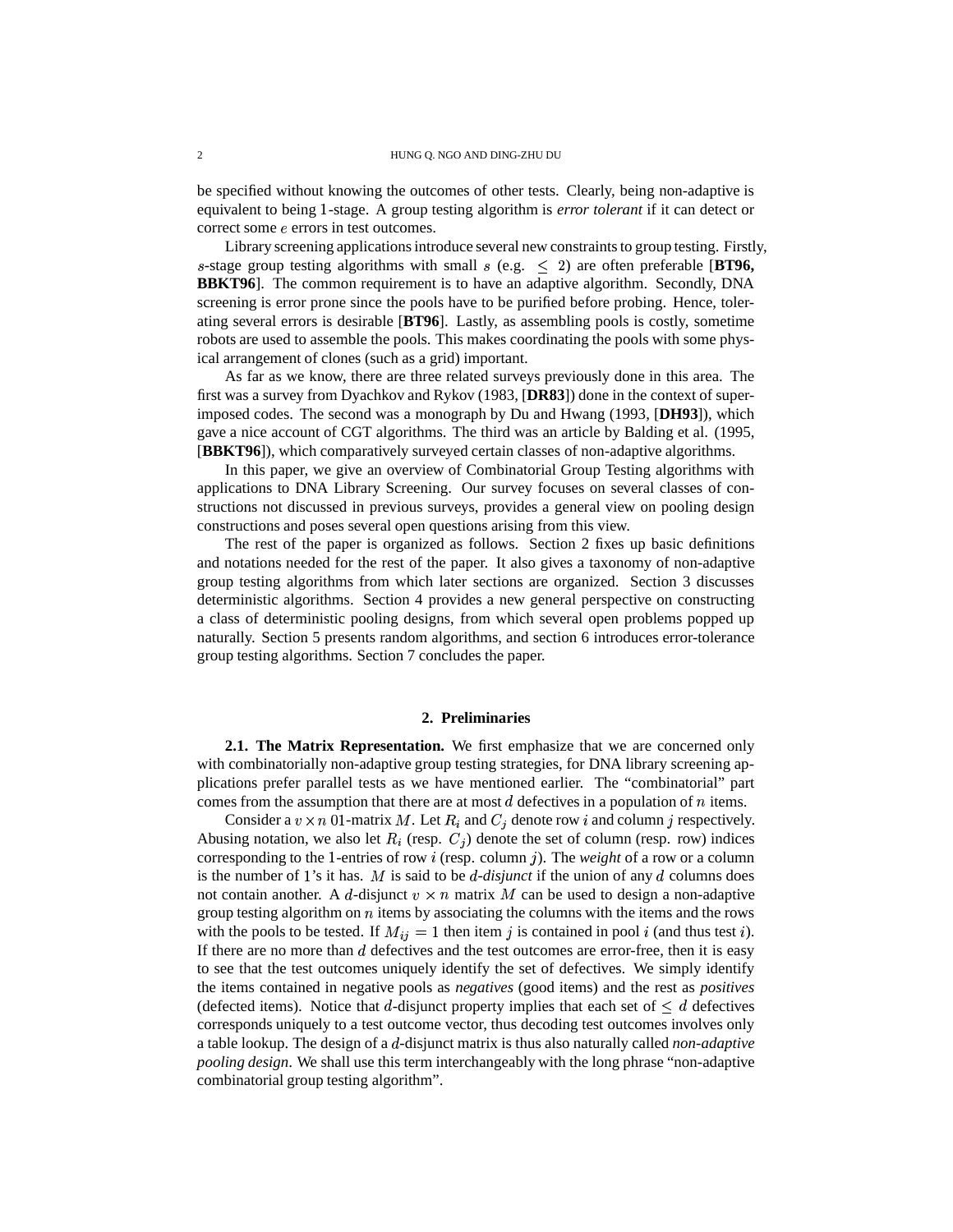Let  $S(d, n)$  denotes the set of all subsets of *n* items (or columns) with size at most d, called the set of *samples*. For  $s \in S(d, n)$ , let  $P(s)$  denote the union of all columns corresponding to  $s$ . A pooling design is  $e$ -error-detecting (correcting) if it can detect (correct) up to  $e$  errors in test outcomes. In other words, if a design is  $e$ -error-detecting then the test outcome vectors form a  $v$ -dimensional binary code with minimum Hamming distance at least  $e + 1$ . Similarly, if a design is  $e$ -error-correcting then the test outcome vectors form a v-dimensional binary code with minimum Hamming distance at least  $2e + 1$ . The following remarks are simple to see, however useful later on.

REMARK 1. Suppose M has the property that for any  $s, s' \in S(d, n), s \neq s'$ ,  $P(s)$ and  $P(s')$  viewed as vectors have Hamming distance  $\geq k$ . In other words,  $|P(s)| \oplus$  $P(s') \geq k$  where  $\oplus$  denotes the symmetric difference. Then, M is  $(k-1)$ -error-detecting *and*  $\left\lfloor \frac{k-1}{2} \right\rfloor$  *-error-correcting.* 

REMARK 2. M being d-disjunct is equivalent to the fact that for any set of  $d + 1$  *distinct columns*  $C_{j_0}, \ldots, C_{j_d}$  *with one column* (say  $C_{j_0}$ ) designated,  $C_{j_0}$  has a 1 in some *row where all*  $C_{j_k}$  *'s,*  $1 \leq k \leq d$  *contain* 0*'s.* 

An important question to ask is "given  $n$  items with at most  $d$  defectives, at least how many tests are needed to identify the defectives?" The best asymptotic answer to this question is dated back to Dyachkov and Rykov (1982, [**DR82**]) and Dyachkov, Rykov and Rashad (1989, [**DRR89**]), which can be summarized by the following theorem.

THEOREM  $1.$  Let  $v(d, n)$  denote the minimum number of pools needed for the  $S(d, n)$ *problem, then*  $as n \to \infty$  *and*  $d \to \infty$ 

$$
\frac{d^2}{2\log_2 d}(1+o(1))\log_2 n \le v(d,n) \le d^2\log_2 e(1+o(1))\log_2 n
$$

**2.2. A Taxonomy of Non-Adaptive Pooling Designs.** We now give a tentative taxonomy of non-adaptive pooling designs, from which later sections are organized.

- (1) *Deterministic Designs*. This refers to the fact that every pool is deterministically specified. These designs can be further categorized into:
	- (i) Set-packing designs.

 $\mathbf{A}$  , and the state of  $\mathbf{A}$ 

- (ii) Transversal designs.
- $(iii)$  Designs whose  $d$ -disjunct matrices are directly constructed.
- (2) *Random Designs*. In these designs, some or all of the entries are randomly determined with parameterized probabilities, which could be optimized based on certain objective function(s). The categories are :
	- (i) Random matrices.
	- (ii) Random weight- $w$  designs.
	- (iii) Random size- $k$  designs.
	- (iv) Random designs which come from deterministic designs.
- (3) *Error Tolerance Designs*. Although these designs are either deterministic or random, they are worth being paid special attention to.

#### **3. Deterministic Pooling Designs**

**3.1. Set Packing Designs.** First noted by Kautz and Singleton [**KS64**] back in 1964, packing designs with certain parameters can be used to construct disjunct matrices. We first give some basic definitions. A  $t$ - $(v, k, \lambda)$  packing design is a collection  $\mathcal F$  of  $k$ -subsets (called *blocks*) of  $[v] := \{1, 2, \ldots, v\}$  such that any *t*-subset of  $[v]$  is contained in at most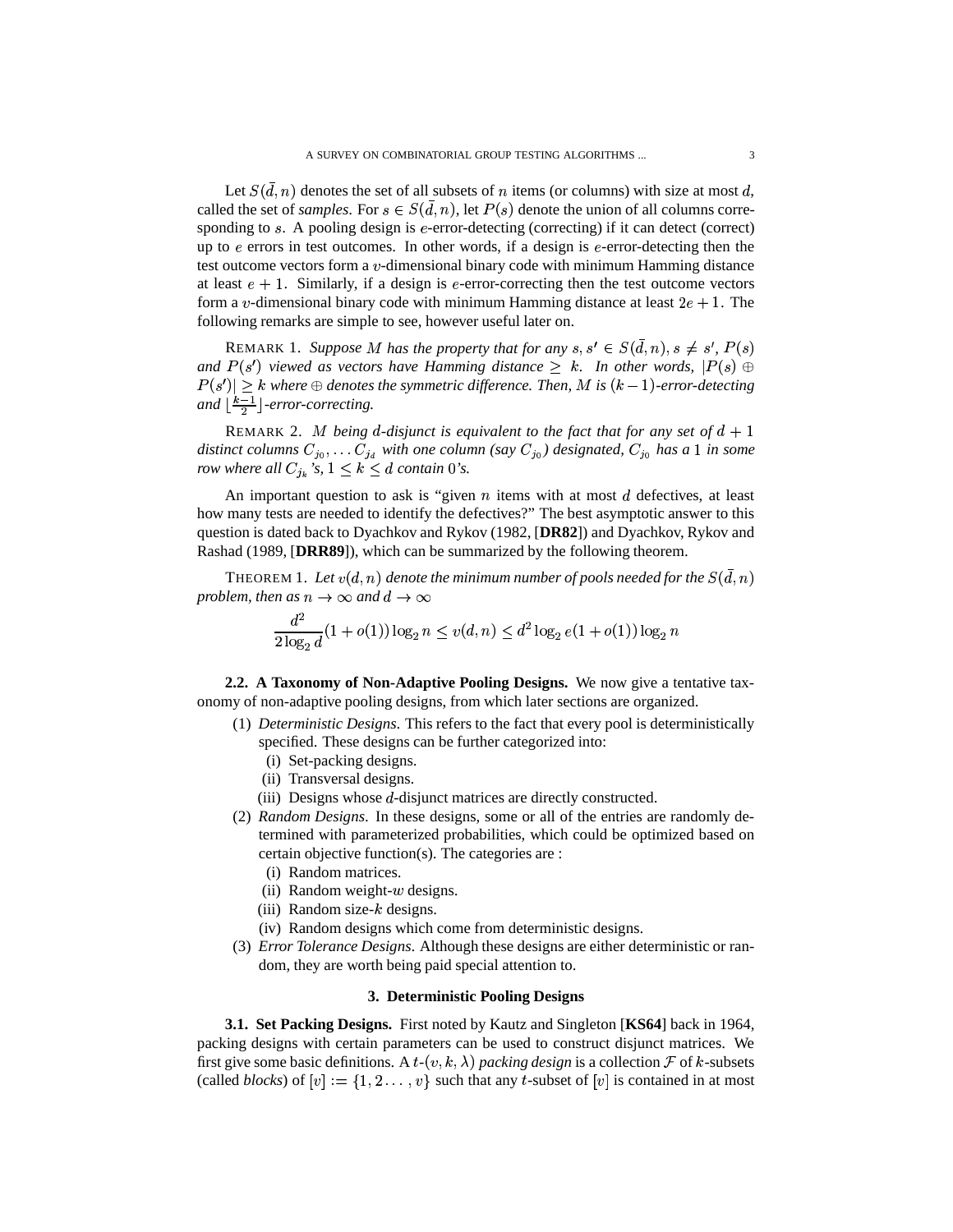$\lambda$  members of F. One useful situation for us is when  $\lambda = 1$ , in which case the packing is called a  $(v, k, t)$ -packing. Notice that  $\lambda = 1$  means no two members of  $\mathcal F$  have t elements in common. Thus, by Remark 2 if  $k > d(t-1)$  a d-disjunct matrix M can be constructed from a  $(v, k, t)$ -packing by simply indexing M's columns by the blocks and M's rows by members of [v]. Moreover, by Remark 1 we see that if  $k = d(t-1) + q + 1$  ( $q \ge 0$ ) then M is q-error detecting and  $\lfloor \frac{q}{2} \rfloor$ -error correcting.

Naturally, the basic problem of packing design is to find the *packing number*  $D_{\lambda}(v, k, t)$ , the size of a maximum  $t$ - $(v, k, \lambda)$  packing design. We write  $D(v, k, t)$  instead of  $D_1(v, k, t)$ when  $\lambda = 1$ . Maximum sized  $(v, k, t)$ -packings induce very good pooling designs [**BBKT96**]. Unfortunately, very little is known about optimal packing designs. Most of what we know are for small values of  $k$  and  $t$ . Mills and Mullin [**MM92**] gave a nice account on packing designs. To give the reader a sense of how difficult this problem is, we quote a result on  $D(v, k, t)$  in Theorem 2. From the theorem, it is conceivable that finding optimal set packing is just as hard as *the main coding theory problem* [**Rom92**].

THEOREM 2. Let  $A(n, d, w)$  denote the size of a maximum constant w-weight binary *-code, then*

$$
D(v,k,t) = A(v, 2k - 2t + 2, k)
$$

Let

$$
U_\lambda(v,k,t) = \left\lfloor \frac{v}{k} \left\lfloor \frac{v-1}{k-1} \ldots \left\lfloor \frac{v-t+1}{k-t+1} \lambda \right\rfloor \right\rfloor \right\rfloor
$$

then Schőnheim [Sch66] observed that  $D_{\lambda}(v, k, t) \le U_{\lambda}(v, k, t)$ . Equality holds when the design is any  $t$ - $(v, k, \lambda)$  design. In particular, since we want  $\lambda = 1$ , Steiner Triple Systems  $(2-(v, 3, 1)$  designs) and Steiner Quadruple Systems  $(3-(v, 4, 1)$  designs) could be used to construct disjunct matrices with small  $d$ 's. Finite projective planes and affine planes are also *t*-designs with  $\lambda = 1$  but they don't give good pooling designs (too many tests). The only other noticeable result which concerns us is from Brouwer [**Bro79**], who determines all values of  $D(v, 4, 2)$ . For a comprehensive treatment on design theory, the reader is referred to a nice book by Beth, Jungnickel and Lenz [**BJL86**].

**3.2. Transversal Designs.** The simplest form of transversal designs is called the *grid design*. To facilitate the use of robots for pool assembling, the clones can be arranged into rows and columns of a set of  $r \times c$  grids, where each row and column contributes a pool. For simplicity, we can assume  $rc \mid n$ . Clearly, ambiguity can occur if there are more than one positive clone. The simplest example is when there are two positives, say  $a$  and b, lying on different rows and columns of a grid  $G$ . In this case, testing  $G$  alone is not enough to identify a and b because the two clones c and d collinear with both a and b are also candidates. To resolve ambiguity, we wish to rearrange  $G$  into another grid (giving additional pools) so that  $c$  and  $d$  are not collinear with both  $a$  and  $b$  anymore. More grids are needed if there are 3 or more positive clones. In fact, if we require a stronger condition that no two clones are collinear twice, called the *unique collinearity condition*, then Hwang [**Hwa95**] showed that the existence of the grids is equivalent to the existence of certain set of mutually orthogonal Latin squares.

Barillot et al.  $[\text{BLC91}]$  generalized this idea to  $k$ -dimensional grids, where each intersection point could be viewed as a vertex of the  $k$ -cube. A new grid  $G'$  can be obtained from the old grid G by a linear transformation represented by a matrix  $A_{d \times d}$ . Thus a vertex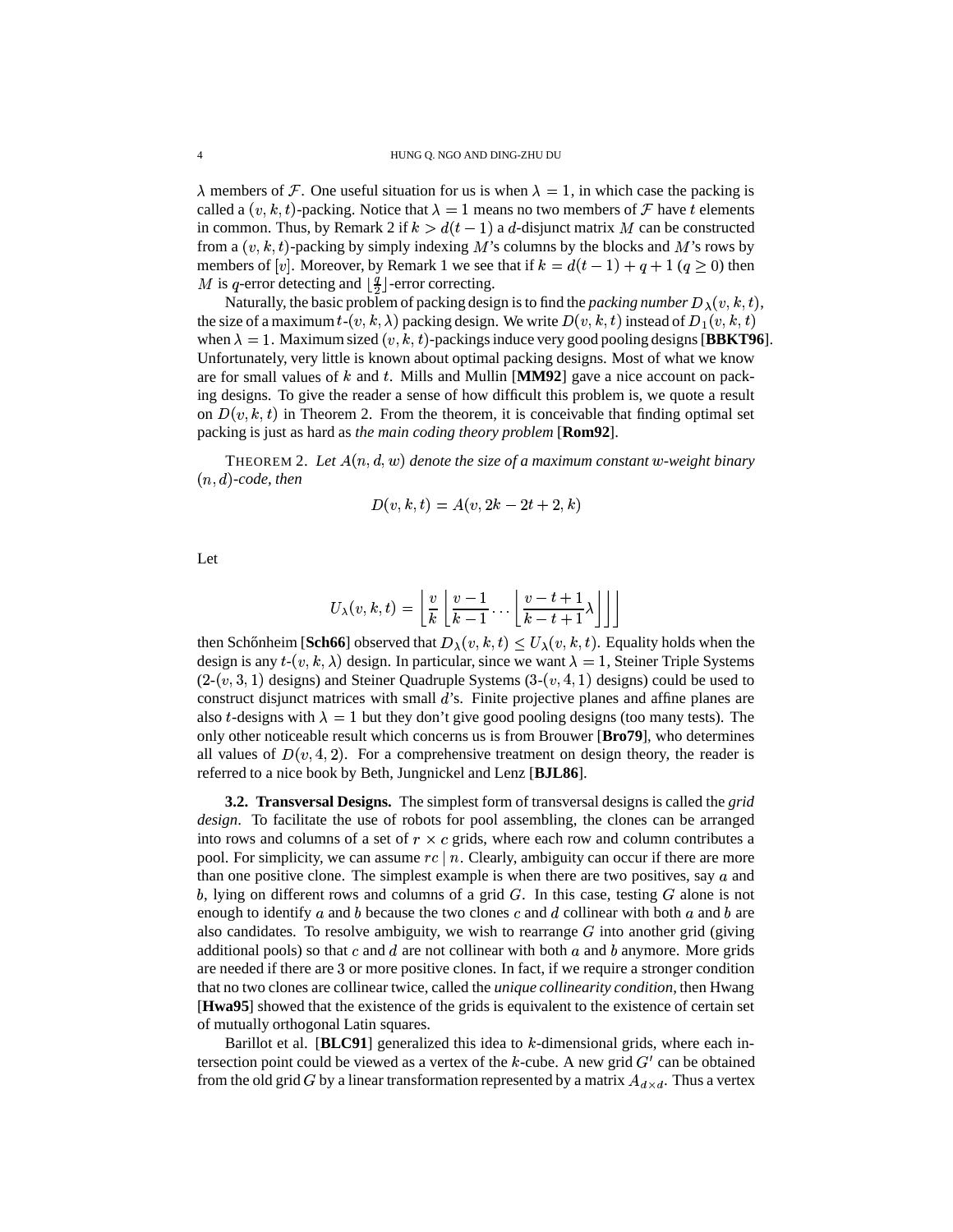$x = (x_1, \dots, x_d)^T$  of G is mapped to vertex Ax of G'. A third grid could either be obtained by using A twice (with transformation matrix  $A^2$ ) or by using a different transformation matrix  $B$  (with transformation matrix  $AB$ ). They also extended the 2-dimensional grid to higher dimension. The set of hyperplanes could be taken as pools, however the pool size is usually large. Reducing pool size by taking lower dimension is possible but that increases the number of tests. Pros and cons of this approach have not been studied.

The general case of *transversal design* was mentioned by Balding et al. in [**BBKT96**]. Basically a pooling design is transversal if the pools can be partitioned into parts, each of which is a partition of the clone population. Clearly the hypercube design is a special case of transversal designs. Not much has been studied toward this general direction. Relations of this problem to Coding Theory is also specified in [**BBKT96**].

**3.3. Direct Constructions.** Macula [**Mac96, Mac99**] gave the following construction of a d-disjunct matrix. Let  $\delta(m, d, k)$  be a 01-matrix whose rows are indexed by the d-subsets of  $[m]$  and whose columns are indexed by the k-subsets of  $[m]$  where  $\frac{m}{2} \ge k$  $d \geq 1$ .  $\delta(m, d, k)_{ij} = 1$  iff the *i*<sup>th</sup> d-subset is contained in the *j*<sup>th</sup> k-subset. It is easy to see that  $\delta(m, d, k)$  is d-disjunct with  $\binom{m}{d}$  rows and  $\binom{m}{k}$  columns.

The number of tests to number of items ratio of  $\delta(m, d, k)$  is  $\binom{m}{d} \binom{m}{k}$ , which is not so good in terms of the random bound given in Theorem 1. However, Macula showed that with high probability  $\delta(m,2,k)$  could solve the  $S(d,n)$  problem, effectively converting a deterministic construction to a probabilistic (random) one. This point will be discussed further in a later section. In addition, m and  $k$  could be chosen carefully in certain cases to suit one's need. However, the method of choosing these parameters needs more thorough analysis than just trial and error.

# **4. On Constructions of -disjunct Matrices**

In set packing designs, the matrix M was row indexed by all elements of  $[v]$ , and column indexed by selected  $k$ -subsets of  $[v]$ . Looking at this from a different angle, the rows were indexed by all points at rank 1 and columns by sampled points at rank  $k$  of the Boolean Algebra lattice  $B_n$  (see Figure 1).

On the other hand, Macula's construction involves taking all points at rank  $d$  as rows and rank  $k$  as columns of our d-disjunct matrix. Macula's design rate wasn't so good because number of points at level  $d$  is too large. However, if we pick points at lower levels than  $d$  to be the rows, then the matrix is not  $d$ -disjunct anymore.

Stretching this line of reasoning, one might hope to somehow take sampled points at different ranks of  $B_v$ , not taking *all* points. Ngo and Du (1999, [ND99]) took this approach and gave the following construction. Given integers  $m \geq k > d \geq 1$ . A matching of size l in  $K_v$  is called an l-matching. Let  $M(m, k, d)$  be a 01-matrix whose rows are indexed by the set of all d-matchings on  $K_{2m}$ , and whose columns are indexed by the set of all kmatchings on  $K_{2m}$ . All matchings are to be ordered lexicographically.  $M(m, k, d)$  has a 1 in row *i* and column *j* if and only if the *i*<sup>th</sup> d-matching is contained in the *j*<sup>th</sup> k-matching. The fact that  $M(m, k, d)$  is d-disjunct is not difficult to be seen. Noticing that a k-matching is a k subset of  $\lfloor {2m \choose 2} \rfloor$ , because the set of edges of  $K_{2m}$  is exactly  $\lfloor {2m \choose 2} \rfloor$ . From the above observation, this construction could be seen as taking from  $B_{\left[\binom{2m}{2}\right]}$  sampled points at rank  $d$  as rows and sampled points at rank  $k$  as columns. Ngo and Du also showed that  $M(m, m, d)$  is d-error-detecting and  $\lfloor \frac{d}{2} \rfloor$ -error-correcting.

On another dimension, the Boolean Algebra is clearly not the only lattice we have to work on. Some obvious questions arising would be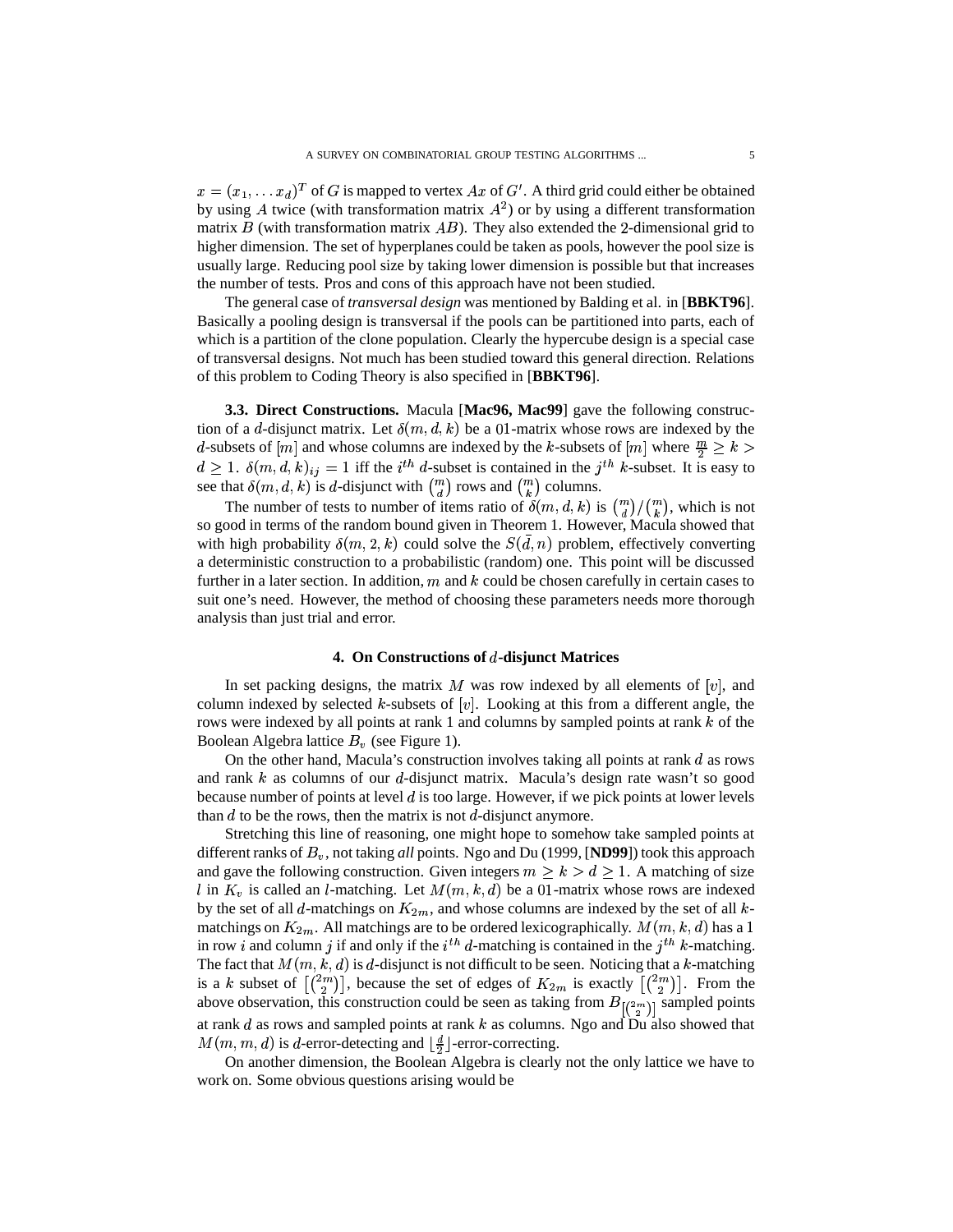

Figure 1: The Boolean Algebra Lattice

- (1) Besides the Boolean Algebra  $B_v$ , what are other lattices we can use ? For example, one candidate is  $C_{v,u}$ , the lattice of all v tuples of  $Z_u$ , which is a generalization of  $B_v$ , since  $B_v = C_{v,2}$ .
- (2) Which conditions must hold to pick some two levels of the lattice to construct d-disjunct matrices ? To avoid being too vague and for the ease of analysis, we could restraint ourselves to the lattices with some regularity constraint. An example would be to work on lattices where the number of points covering a point p at rank k and the number of points covered by p depend only on  $k$ .
- (3) In terms of error tolerance properties, can we from the lattice infer some information about the error correcting and detecting capability of the matrix being constructed ?

With respect to question 1, Ngo and Du [**ND99**] found that picking points at levels d and k of the lattice of all subspaces of  $\mathbb{F}_q^v$  would also work. This construction, in fact, is the  $q$ -analog of Macula's construction.

# **5. Random Pooling Designs**

Random designs refer to the designs whose matrices are randomly determined in some manner. The fact that a design is nondeterministic means that it is possible for some positives and negatives not to be identified. Let M be a random  $v \times n$  matrix, our algorithm of identifying the defectives is the same as before, namely pointing those items contained in negative tests as negative. These are called *resolved negatives*. Clearly, an item in a positive pool where all others in the pool are resolved negatives must be positive. These positive items are said to be *resolved positives*. Let N (P) denote the number of unresolved negatives (positives). Balding et al. introduced several criteria to compare designs such as  $P(N = P = 0)$ ,  $P(N = 0)$ ,  $E(P)$ , and  $E(N)$ , where  $P(X = j)$  is the probability of  $X = j$  and  $E(X)$  is the expected value of a random variable X. We would like the probabilities to be as close to 1 as possible and the expected values to be as small as they can get.

**5.1. Random Matrices.** Erdős (as usual) and Renyi (1963, [ER63]) first introduced random methods in search problems. Much later, Sebo<sup>*c*</sup> (1985, [**Seb85**]) adopted the idea to group testing. To construct a random disjunct matrix  $M$ , we simply assign 1 to an entry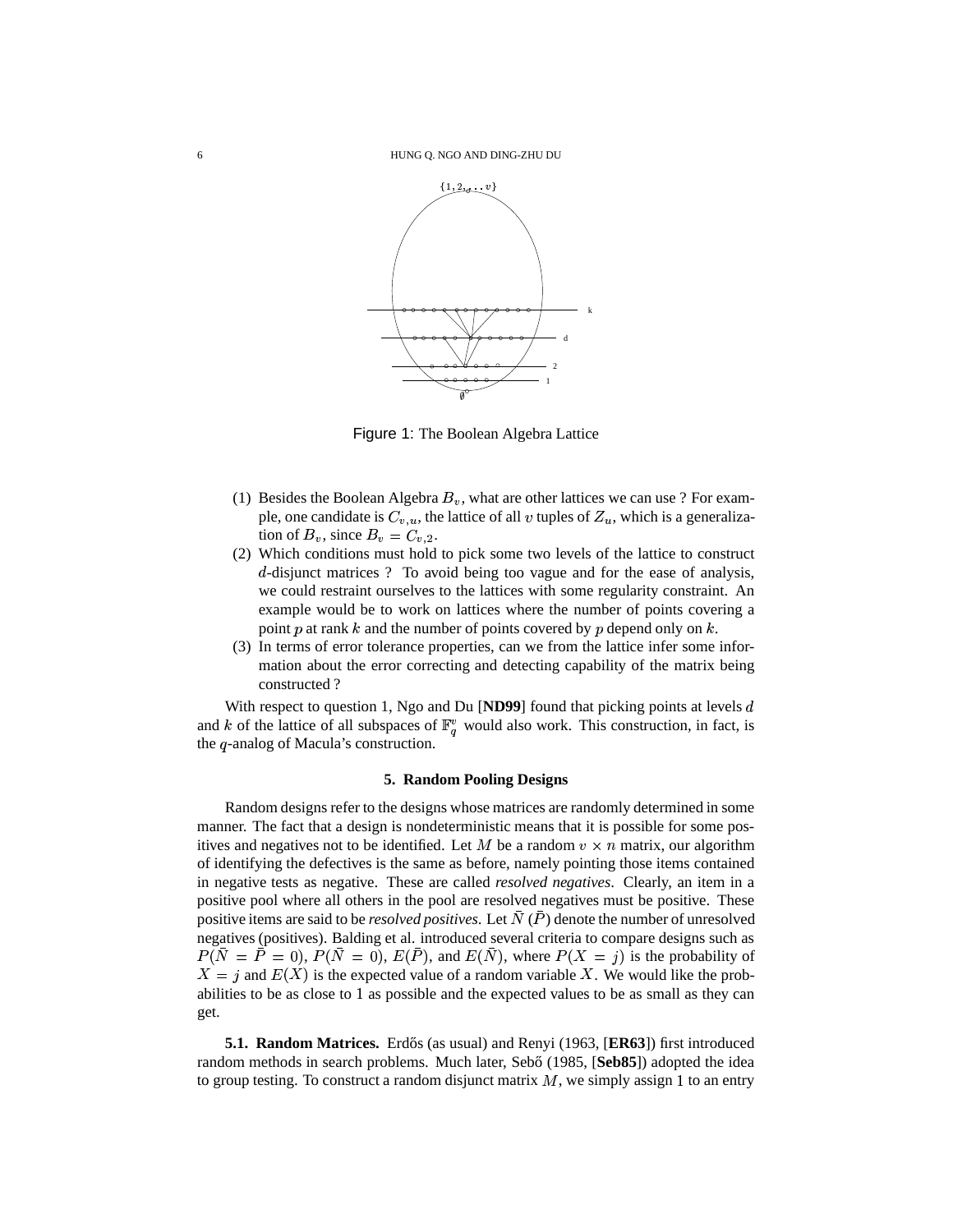of M with some fixed probability p. Given n and d, p and v could be chosen properly so that the probability of  $M$  being  $d$ -disjunct is higher than some certain tolerable threshold.

Although this method is not used in practice, partially due to its bad performance [BBKT96], the idea can be used to obtain very good bounds on the number  $v(d, n)$ . Theorem 1 is an example of such random bounds.

**5.2. Random Weight-** $w$  **Designs.** If a clone is contained in no pool, we don't have any information above the clone. If a clone is contained in every pool and it happens to be positive, all tests turn out to be positive and thus the amount of information we get is also zero. On the same line of reasoning, a design with a clone contained in too many or too less number of tests is not good. Moreover, if the number of pools containing a clone varies, then the analysis would be very tedious if not impossible. Consequently, it is reasonable to attempt constructing random matrices with some constant weight  $w$ , where  $w$  could be chosen to optimize some of the efficiency criteria. This could be done by assigning the columns randomly to  $w$ -subsets of  $[v]$ . These designs are called *random weight-w designs*. Let the corresponding probabilities and expected values be denoted by  $P_w(\cdot)$  and  $E_w(\cdot)$ respectively. Let  $W(i)$  denote the probability that a particular set of  $i$  pools is exactly the set of pools not containing any positive clones. The following formulas were obtained by Bruno et al. [**BKB 95**], and Hwang [**Hwa99**].

(5.1) 
$$
W(i) = \sum_{h=i}^{v} (-1)^{h-i} {v-i \choose h-i} \left[ \frac{{v-h \choose w}}{{v \choose w}} \right]^d
$$

$$
(5.2) \qquad P_w(\bar{N}=j) = \sum_{i=0}^v \binom{v}{i} W(i) \binom{n-d}{j} \left[1 - \frac{\binom{v-i}{w}}{\binom{v}{w}}\right]^{n-d-j} \left[\frac{\binom{v-i}{w}}{\binom{v}{w}}\right]^j
$$

(5.3) 
$$
E_w(\bar{N}) = (n-d) \sum_{i=1}^w {w \choose i} \left[ \frac{{v-i}}{w} \right]^d
$$

An open question is to find w so that  $E_w(N)$  is minimized. Notice that these formulas were calculated ignoring the fact that in practice we don't want identical columns in the matrix. The reason is that taking into account this fact makes the calculation more difficult. Bruno et al.  $[BKB^+95]$  also indicated that random weight- $w$  designs perform better than the random design discussed earlier.

**5.3. Random Size-** $k$  Designs. Dually, instead of reasoning on the columns of M we could do the same on the rows of  $M$ . A pool containing too few clones is wasted if these clones are negatives, while a pool containing too many clones gives little information if there is a positive clone in it. Hence, we could as well randomly choose the rows of  $M$ with some constant size  $k$  uniformly. Similar formulas as those in the last sections were obtained by Hwang (1999, [**Hwa99**]):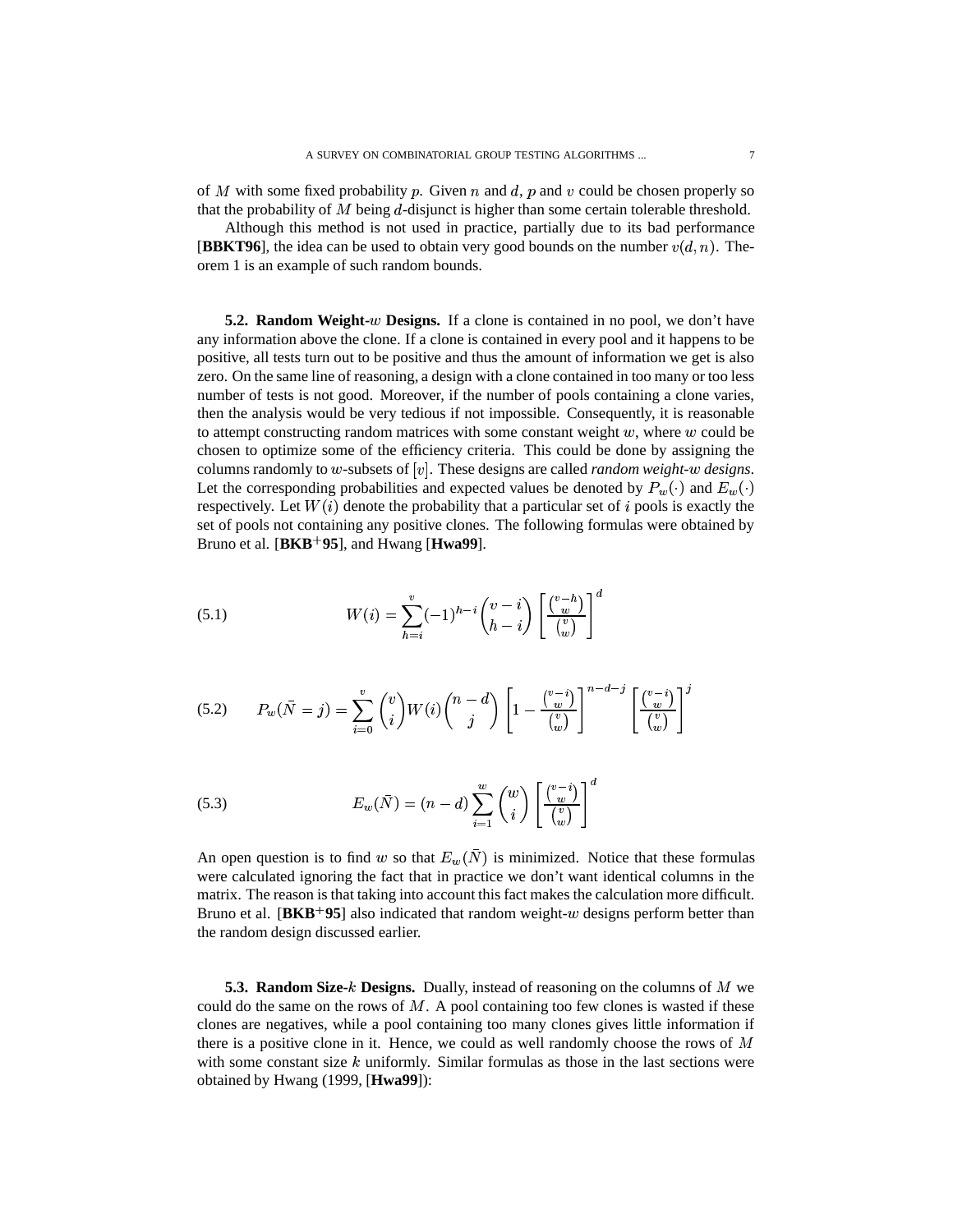(5.4) 
$$
P_k(\bar{N} = n - d) = \left[1 - \frac{\binom{n-d}{k}}{\binom{n}{k}}\right]^v
$$

$$
P_k(\bar{N} = j) = \sum_{i=0}^v \binom{v}{i} \left[\frac{\binom{n-d}{k}}{\binom{n}{k}}\right]^i \left[1 - \frac{\binom{n-d}{k}}{\binom{n}{k}}\right]^{v-i}
$$

$$
\cdot \sum_{l=j}^{n-d} (-1)^{l-j} \binom{n-d}{l} \left[\frac{\binom{n-d-l}{k}}{\binom{n-d}{k}}\right]^i
$$

$$
(5.5) \qquad \text{for } 0 \le j < n - d
$$

In the same paper, Hwang also gave formulas to compute  $E_x(P)$  for  $x \in \{p, w, k\}$ . Here  $E_p(X)$  denote the expected value of X when M is constructed using the first random method with probability  $p$ .

**5.4. Random Designs from Deterministic Designs.** Macula [**Mac99**] showed that his matrix  $\delta(m, 2, k)$  could be used to solve the  $S(d, n)$  problem with high probability of success. Clearly, this is desirable since the test to item ratio of  $\delta(m, 2, k)$  is smaller than that of  $\delta(m, d, k)$  in general. The probability, denoted by  $P_{\delta}(n, d, k)$ , can be shown to be

$$
P_\delta(n,d,k) \geq \left[ \frac{\sum_{i=1}^k (-1)^{i+1} \binom{k}{i} \binom{\binom{n-i}{k}}{d-1}}{\binom{\binom{n}{k}-1}{d-1}} \right]^d
$$

For example, when  $d = 5$  and  $n \approx 1,000,000$  we can pick  $\delta(44, 2, 5)$ , which has 946 rows (tests), 1,086,008 columns (items), and  $P_{\delta}(44, 5, 5) \geq .97107$ .

Borrowing this idea, Ngo and Du [ND99] also showed that  $M(m, k, 2)$  could be used to solve  $S(d, n)$  with probability  $P_M(n, k, d)$  of giving the right answer, where

$$
P_M(m,k,d) \geq \left[ \frac{\sum_{j=1}^k (-1)^{j+1} \binom{k}{j} \binom{\sum_{i=0}^j (-1)^i \binom{j}{i} g(m-i,k-i)}{d-1}}{\binom{g(m,k)-1}{d-1}} \right]^d
$$

Here,  $g(m,l) = \binom{2m}{2l} \frac{(2l)!}{2^l l!}$ . For ex- $\frac{1}{2}$ . For example,  $P_M(8, 6, 9) \ge 98.5\%$ , with the number of defectives  $d = 9$ , the number of items  $n = g(8, 6) = 18,918,900$  and the number of test  $v = g(8, 2) = 5460.$ 

One can see from these formulas that the efficiency benchmarks to compare pooling designs often involve complicated, hypergeometric type of formulas arising from inclusion exclusion enumerations. This makes the analysis difficult and tedious. Usually, what we can do is to plug in some particular values and do manual comparison, which is clearly not satisfactory theoretically. More work needs to be done in asymptotic analysis of these formulas in order to give satisfactory results.

## **6. Error Tolerance Pooling Designs**

As we have mentioned earlier, when DNA probing could be error prone, which leads us to the greater challenge of designing pools that could tolerate some number of errors. This problem is the non-adaptive version of the *searching game* initiated by Ulam [**Ula76**] back in 1976. Ulam's problem was to determine a chosen number  $u$  out of  $[n]$  using the minimum number of questions of the form: Is  $u \in S$ ,  $S \subseteq [n]$ . Moreover, the responder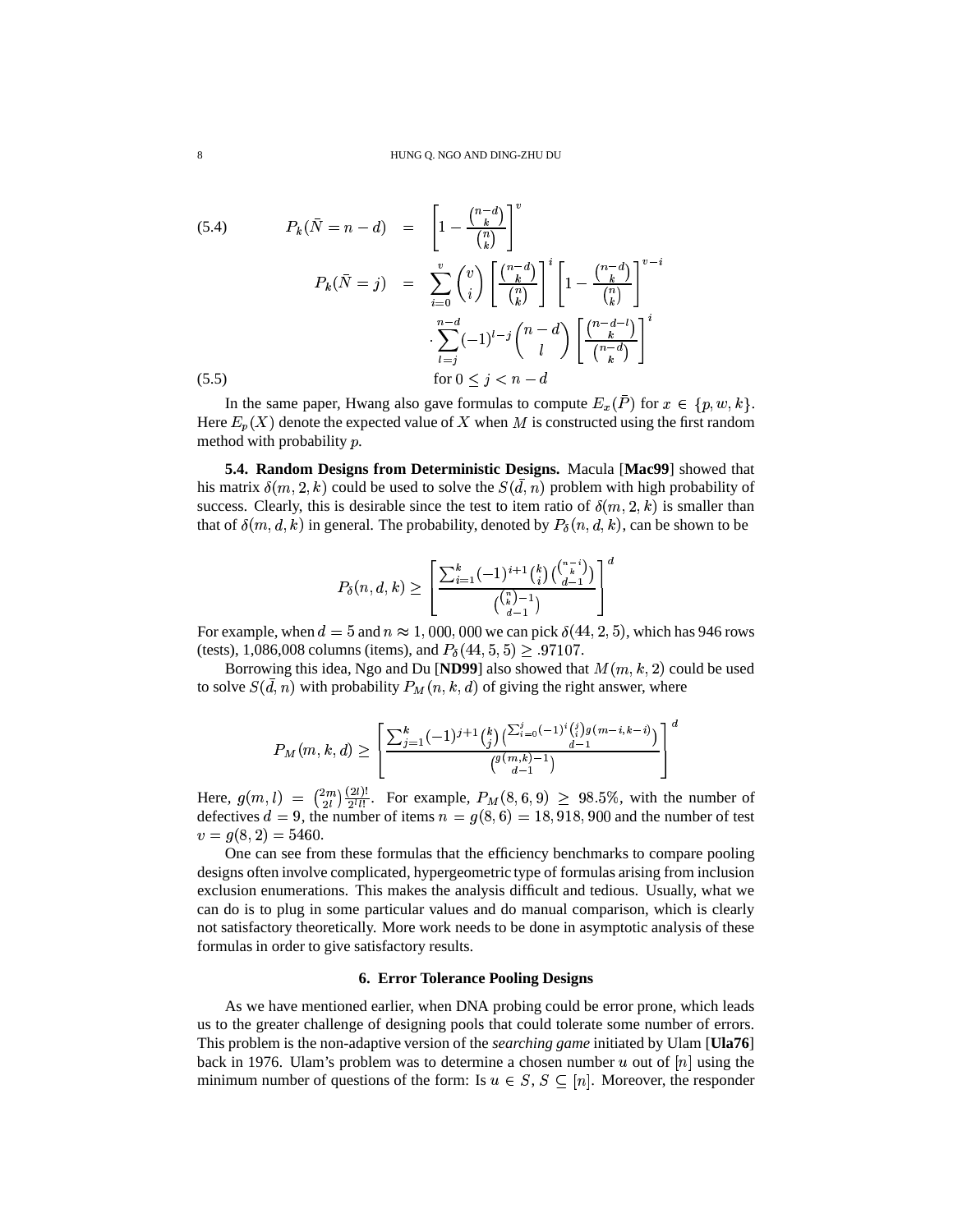could lie once or twice. In general, the questions and answers could be  $q$ -ary, i.e. each question is a partition of  $[n]$  into q parts and each answer points out which part(s) any of d unknowns belong to. Up to  $e$  lies is allowed. It is easy to see that our problem is the nonadaptive version of this so-called *q-ary search problem with lies* where  $q = 2$ . Although quite a lot of research effort has been put on solving this problem, we only have solutions for several special cases where  $q$  and  $e$  are small.

Adaptively, when  $d = 1, q = 2$  Pelc [Pel87] solved the case  $e = 1$ , Guzicki [Guz90] solved the case  $e = 2$ , and Spencer [Spe92] provided a nearly optimal solution (up to a constant) for general e. The  $q$ -ary case (with  $d = 1$ ) was consider by Aigner [Aig96] and Muthukrishnan [**Mut94**] with complete solutions.

Non-adaptively, several author have noticed that when  $d = 1$ , the design is equivalent to an e-error-correcting code. Balding and Torney [**BT96**] studied several instances of the problem when  $d \leq 2$ . They showed that an optimal strategy is possible if and only if certain Steiner system exists. Macula [**Mac99**] showed that his construction is error tolerable up to certain calculatable probability. Ngo and Du construction [**ND99**] was shown to be error-detecting and  $\left\lfloor \frac{d}{2} \right\rfloor$ -error-correcting in the worst case, but can tolerate more errors on average.

We need deeper results and new breakthroughs in order to improve our present knowledge of the most general case of the problem, especially in the non-adaptive scenario. For example, we need good bounds similar to those in Theorem 1 given the number of items  $n$ , maximum number of defectives  $d$  and maximum number of errors  $e$ .

# **7. Conclusions**

In this paper, we have given an overview of up-to-date results on Combinatorial Group Testing algorithms which are applicable to DNA library screening. We have been focusing more on new classes of constructions not previously discussed and pointed out directions to generalize existing results. We also have discussed some related open questions popped up in this area.

Finally, we would like to conclude that this is a young and interesting field with deep connections to Coding Theory and Design Theory. We strongly believe that the theory Distance Regular Graphs, in particular Association Schemes, should play an important role in improving our pooling designs.

#### **References**

- [Aig96] Martin Aigner, *Searching with lies*, J. Combin. Theory Ser. A **74** (1996), no. 1, 43–56.
- [BBKT96] D. J. Balding, W.J. Bruno, E. Knill, and D. C. Torney, *A comparative survey of non-adaptive pooling designs*, Genetic mapping and DNA sequencing (Minneapolis, MN, 1994) (New York), Springer, New York, 1996, pp. 133–154.
- [BJL86] Thomas Beth, Dieter Jungnickel, and Hanfried Lenz, *Design theory*, Cambridge University Press, Cambridge, 1986.
- [BKB 95] W. J. Bruno, E. Knill, D. J. Balding, D. C. Bruce, N. A. Doggett, W. W. Sawhill, R. L. Stallings, C. C. Whittaker, and D. C. Torney, *Efficient pooling designs for library screening*, Genomics (1995), no. 26, 21–30.
- [BLC91] E. Barillot, B. Lacroix, and D. Cohen, *Theoretical analysis of library screening using a dimensional pooling strategy*, Nucl. Acids Res. (1991), no. 19, 6241–6247.
- [Bro79] A. E. Brouwer, *Optimal packings of*  $K_4$ 's *into*  $a K_n$ , J. Combin. Theory Ser. A 26 (1979), no. 3, 278–297.
- [BT96] David J. Balding and David C. Torney, *Optimal pooling designs with error detection*, J. Combin. Theory Ser. A **74** (1996), no. 1, 131–140.
- [DH93] Ding Zhu Du and Frank K. Hwang, *Combinatorial group testing and its applications*, World Scientific Publishing Co. Inc., River Edge, NJ, 1993.